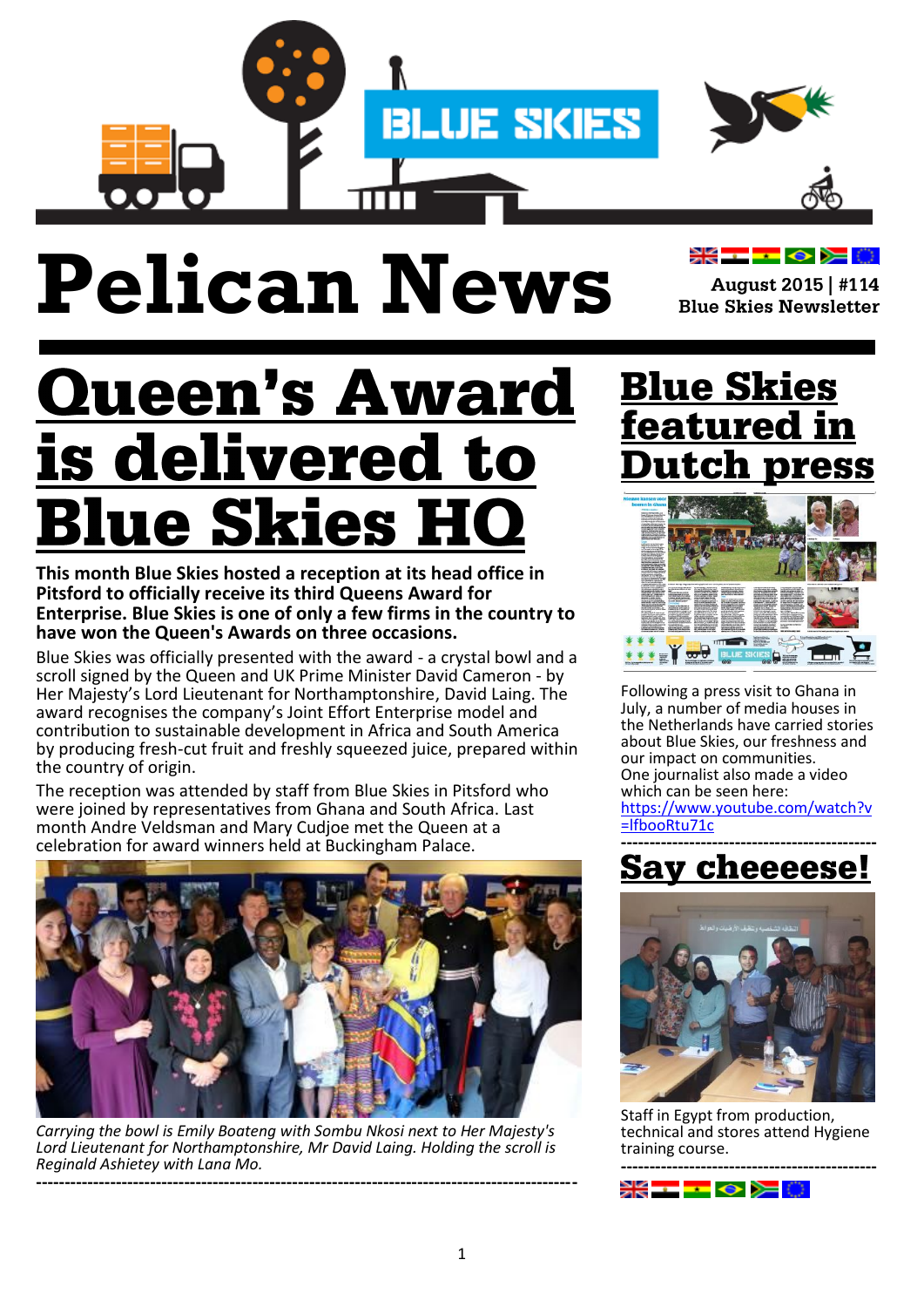### **GlobalGAP success for** <u>Blue Skies Senegal</u>



Blue Skies Senegal has once again chalked success having achieved GlobalGAP certification with no major non-conformances.

Jonathan Southwood of NSF audited the farms. He was very happy and remarked in the closing meeting that this was one of the best managed and cleanest mango farms he had seen in his long years of auditing.

*By Mark Azaglo, Blue Skies Ghana.*

#### **-----------------------------------------------------------------------------------------------** <u>Pineapple 'unwrapped'</u>



In August UK TV show 'Food Unwrapped' came to Ghana to reveal how pineapple grows and show how Blue Skies are able to keep it so fresh…



Presenter Kate Quinton supported by her crew of Dan Gilbert, Olly Weaver and Jack visited Zulu Farm to speak to Ernest Abloh about how pineapple grows, and how Blue Skies are able to tell when it is ripe and ready for harvesting.

From here they visited the factory in Nsawam where Alistair explained the importance of sanitation, speed and

temperature in order to maximise the life of cut pineapple, so that it naturally stays fresh for as long as possible. 'Food Unwrapped' is a food science series made for Channel 4. Blue Skies will feature in an episode due to be aired later in the year. Thanks to Kate, Dan, Olly and Jack for coming to see us. We all thoroughly enjoyed the visit and hope you will all come back to see us again soon. **-----------------------------------------------------------------------------------------------**

### <u>Our mango is</u> awarded AH **Product Hero!**



After several rounds of nominations Albert Heijn have selected Blue Skies AH Mango Chunks as their product hero in fresh cut. This is a major achievement and we are all very grateful for the consistent high quality and attention to detail, which does not go unnoticed! From week 37 – 41 AH mango chunks will get the special reward sticker. Translated into English it says 'Everyone Loves It'. By doing this Albert Heijn explain that they are very proud to have this mango on their shelves and they are happy to have so many fans of this product. Many many thanks to all involved and please keep up the good work!

#### **--------------------------------------------- Name that bird**



Well done to Marcio, Marta and our old friend Rafael Zveibil on correctly naming the bird above as the Carcará. It is apparently a powerful hunter but also eats dead animals. The picture was taken by Technical Manager Stephan Morris who spotted the bird at our factory in Brazil.

**---------------------------------------------**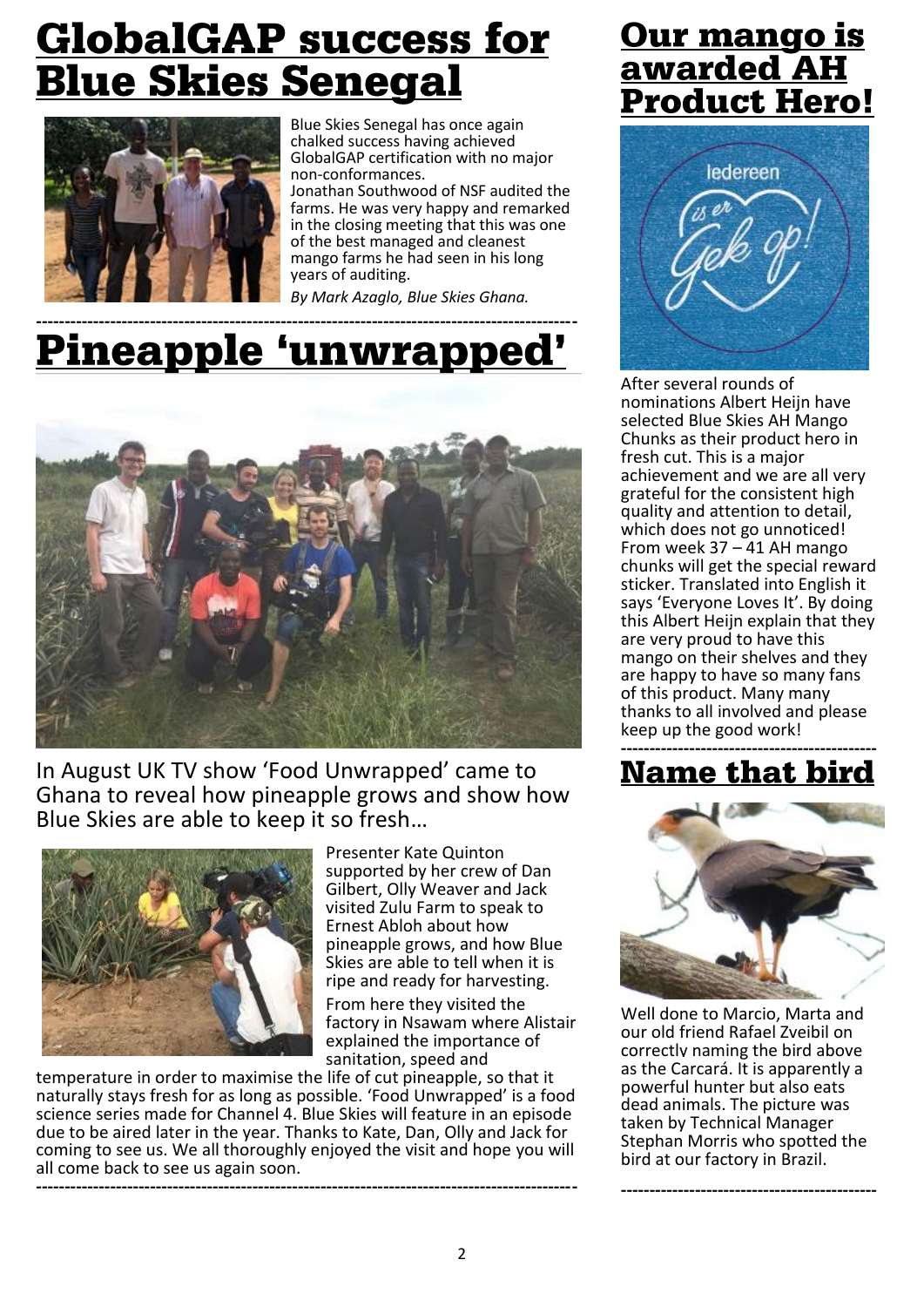### <u>Fresh from Ghana</u> **Blue Skies Sales and Marketing Manager Guy Murfitt reflects on his recent family trip to Ghana…**



Our story is well known and sometimes taken for granted within the Blue Skies family, but for each of our own family members, the achievements and scope of the Blue Skies influence only really sinks in when they visit.

My Mum and 9 year old son visited Ghana in late July and were hugely impressed by everything they saw. The warmth of the people was the first thing that struck home. They were amazed by the size of the Blue Skies operation, and the complexity of the factories, composting and farming operations.

The positive impact of the business in the local community was seen when we visited Doboro school and travelled through Nsawam and the local neighbourhood. It seemed that everybody knew "Blue Skies" including the ladies at the Volta Dam ticket office who wondered if we could bring some of our pineapple and ginger juice next time we visited. William didn't manage to bring a Ghanaian lizard home with



him but he learnt a lot and I'm certain he will be back to visit Ghana when he is a bit older. A big thank you to Ruth, Benedicta, Pep, Juliana, Elizabeth, Victoria, the transport department and the team at Zulu farm for looking after us so well.



*Above: William Murfitt at the Volta Dam, Ghana.* **----------------------------------------------------------------------------------------------**

### **Five audits** 1 a month!



*Pictured: the audit team following a successul ISO 22000 and OHSAS 18001*



*Pictured: following an unnacounced ethical audit for ASDA*



*Pictured: following the Fairtrade audit of the Pomegranate Association*



*Pictured: following a successful Fairtrade factory audit*

Another month and another five audits successfully passed by Blue Skies Egypt! This time its ISO 22000 and OHSAS 18001, an unannounced ASDA ethical audit, a Fairtrade audit for the Pomegranate Association in Assuit and a Fairtrade audit for the factory! Congratulations and very well done to Blue Skies Egypt on maintaining their exceptionally high standards.

**---------------------------------------------**